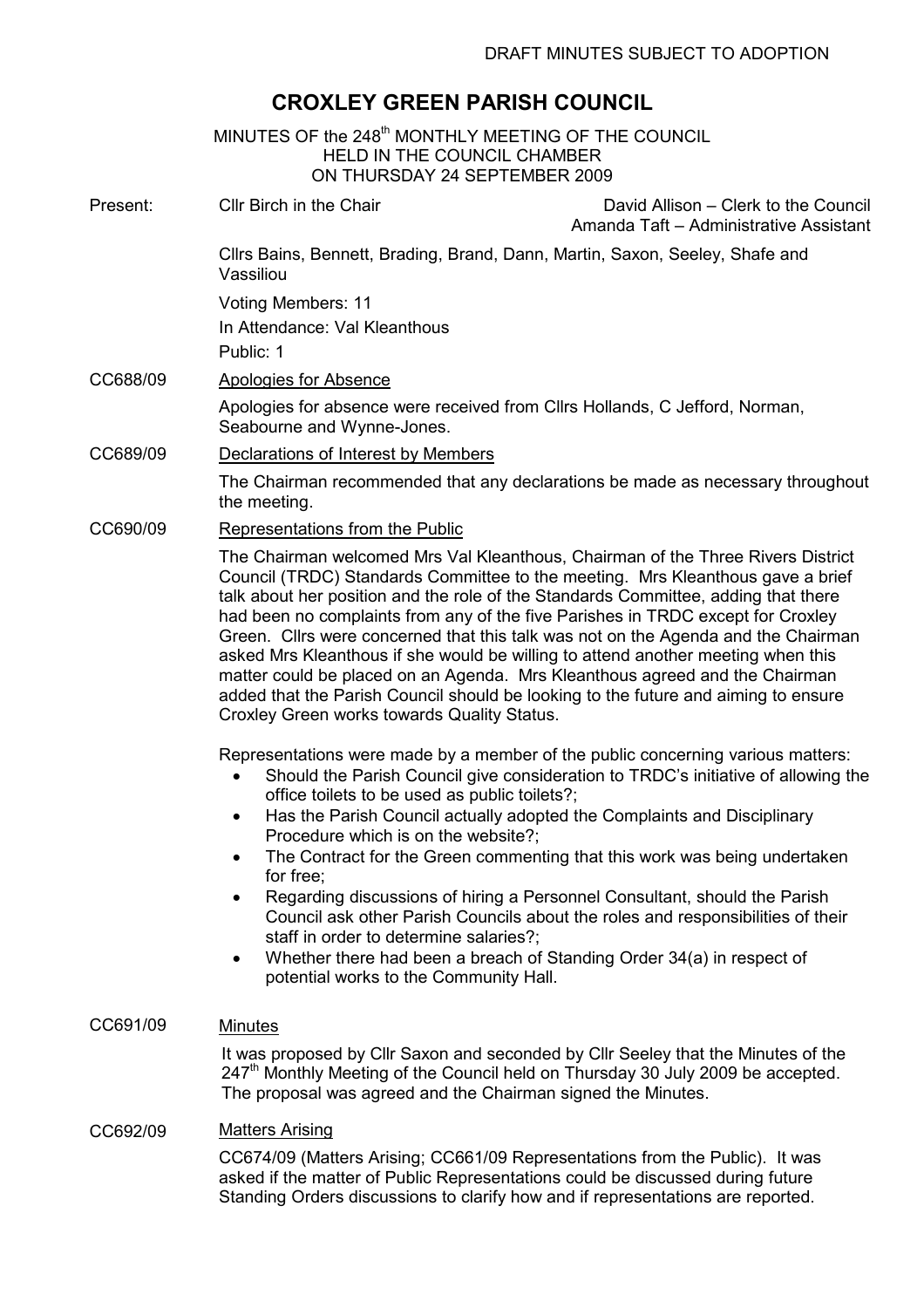# CC693/09 Committee Reports

# CC693.1/09 Environment and Amenity Committee held on Tuesday 1 September 2009

It was proposed by Cllr Martin and seconded by Cllr Seeley that the Minutes of the Environment and Amenity Committee held on Tuesday 1 September 2009 be adopted. The proposal was agreed.

# CC693.2/09 Any matters arising

EA594/09 (Representations from the Public). A Cllr stated that it was unclear as to what these representations related to. It was suggested that consideration is given to the wording Members would like amended before the next Environment and Amenity meeting. The Clerk pointed out that this matter could have been raised with him prior to the meeting.

EA597/09 (Active Works List). It was reported that the damage to the bus stops which was reported in July still had not been repaired. The Clerk explained that following the departure of one of the Rangers the Council had been one Ranger short and that with the recruitment of a new Ranger there were other pressing matters to deal with globally within the Parish area.

## CC693.3/09 Planning and Development Committee held on Wednesday 2 and Wednesday 16 September 2009

It was proposed by Cllr Saxon and seconded by Cllr Bennett that the Minutes of the Planning and Development Committee held on Wednesday 2 and Wednesday 16 September 2009 be adopted. The proposal was agreed.

# CC693.4/09 Any matters arising

PD1167/09 (Upgrading the Zebra Crossings, Watford Road). The Clerk was asked if the Member who was reprimanded for his conduct should have been named in the Minutes and the Clerk accepted this point entirely. The matter will be addressed as a matter arising at the next Planning and Development meeting.

## CC693.5/09 Finance and Administration Committee held Thursday 10 September 2009

A lengthy discussion took place regarding a Cllrs concerns that the Minutes were incorrect and that the Committee should consider the Minutes prior to their adoption as a Report by Council. It was proposed by Cllr Brading and seconded by Cllr Dann that the Minutes of the Finance and Administration Committee held Thursday 10 September 2009 are not adopted. The proposal was agreed.

### CC693.6/09 Any matters arising

There were no matters arising.

## CC694/09 External Audit for year ending 31 March 2009

The Chairman introduced this item and the Clerk stated that he was pleased to report that the Council's Annual Accounts for the year ending 31 March 2009 have been successfully signed off by the External Auditor. The Auditor raised four issues:

- Fidelity Guarantee;
- Internal Auditor's Recommendations;
- The use of S137 power on one occasion when Council had another power to effect the decision;
- **Insurance**

### Fidelity Guarantee

Our current fidelity is £330,000, the comment in the Auditor's report refers to the Council's account as at 31 March 2009 which stood at £207,370.63. With the Precept (due in April)